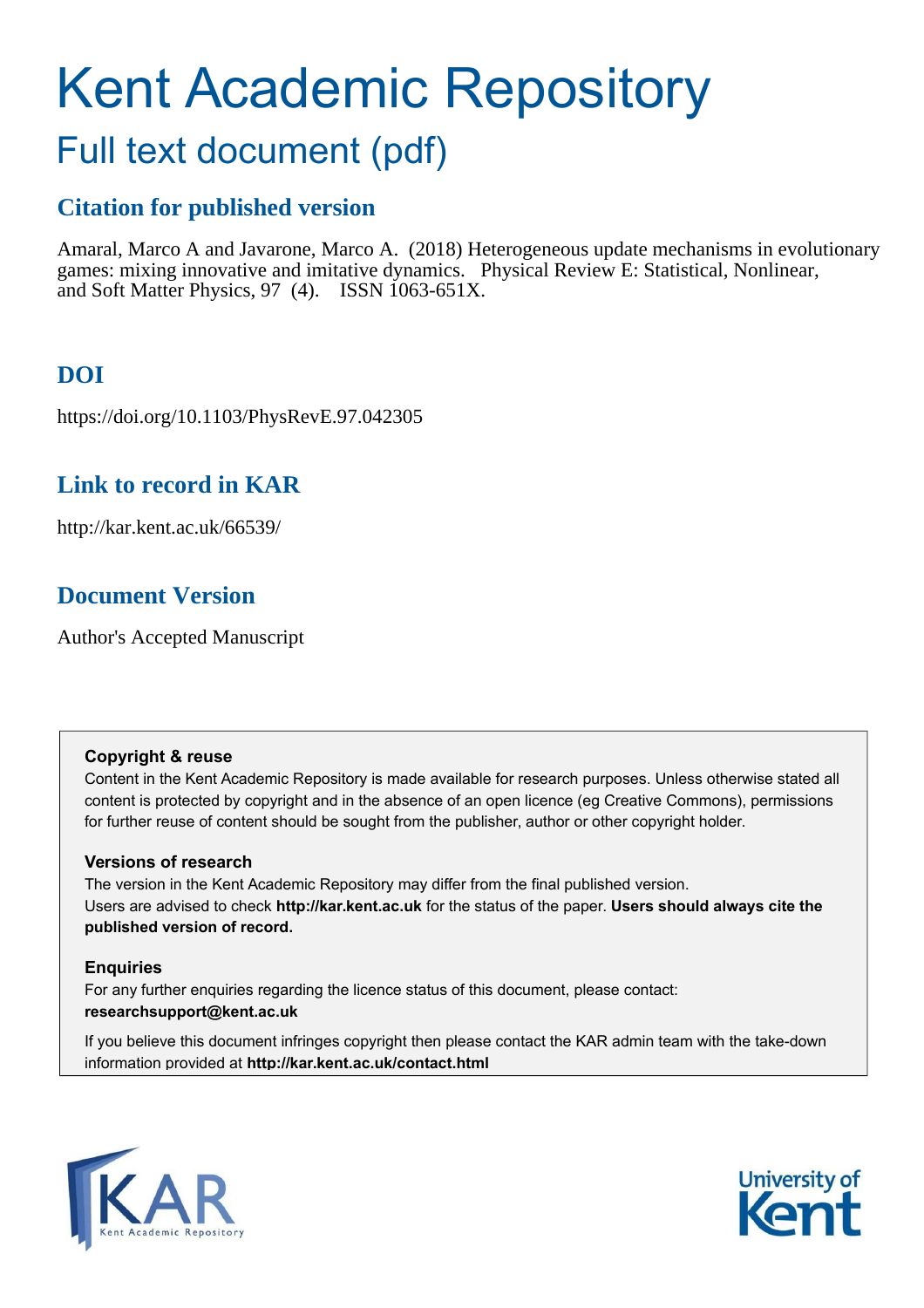#### Heterogeneous update mechanisms in evolutionary games: mixing innovative and imitative dynamics

Marco Antonio Amaral<sup>1</sup> and Marco Alberto Javarone<sup>2, 3, 4</sup>

 $1$ Departamento de Física, Universidade Federal do Rio Grande do Sul - RS, Brasil

 $2^2$ School of Computing, University of Kent, Chatham Maritime, UK

 $3nChain$  Ltd, London W1W 8AP, UK

<sup>4</sup> School of Computer Science, University of Hertfordshire, Hatfield AL10 9AB, UK

Innovation and evolution are two processes of paramount relevance for social and biological systems. In general, the former allows the introduction of elements of novelty, while the latter is responsible for the motion of a system in its phase space. Often, these processes are strongly related, since an innovation can trigger the evolution, and the latter can provide the optimal conditions for the emergence of innovations. Both processes can be studied by using the framework of Evolutionary Game Theory, where evolution constitutes an intrinsic mechanism. At the same time, the concept of innovation requires an opportune mathematical representation. Notably, innovation can be modeled as a strategy, or can constitute the underlying mechanism which allows agents to change strategy. Here, we analyze the second case, investigating the behavior of a heterogeneous population, composed of imitative and innovative agents. Imitative agents change strategy only by imitating that of their neighbors, whereas innovative ones change strategy without the need of a copying source. The proposed model is analyzed by means of analytical calculations and numerical simulations in different topologies. Remarkably, results indicate that the mixing of mechanisms can be detrimental to cooperation near phase transitions. In those regions, the spatial reciprocity from imitative mechanisms is destroyed by innovative agents, leading to the downfall of cooperation. Our investigation sheds some light on the complex dynamics emerging from the heterogeneity of strategy revision methods, highlighting the role of innovation in evolutionary games.

#### I. INTRODUCTION

The emergence of cooperation is a topic of paramount relevance in different areas, as demonstrated by the long list of contributions across various fields, ranging from biology to sociology, and from economics to robotics [1–4]. In a broad sense, why should people cooperate with their peers in a competitive scenario, where selfish individuals would often fare better? Evolutionary Game Theory (hereinafter EGT) constitutes one of the most suitable tools for approaching such question [5–7], and the Prisoner's Dilemma represents the canonical way for studying how a cooperative behavior can emerge in a competitive scenario [3, 8]. The dynamics of evolutionary games show how cooperation results from a collective behavior. Notably, these models consider a population that, under particular conditions, is able to reach an equilibrium of cooperation even when the agent interactions are based on games whose Nash equilibrium is defection.

One of the earliest approaches in EGT, proposed by Maynard Smith [5, 9], uses the mathematical framework of birth-death dynamics usually seen in biological evolution, in a model where individuals copy the strategy of more successful contacts (akin to a Moran process). Using a linear copy probability, this mechanism leads to the classical replicator equation [10], i.e. the general mathematical model for natural evolution. However, from a Game Theory perspective, individuals can change strategy by many other mechanisms, e.g. imitation of the best, win-stay-lose-learn, tit-for-tat, and so on and so forth [3, 10]. Here, updating rules based on imitative mechanisms can be defined as non-innovative [10], since they allow individuals to choose only among strategies adopted in their neighborhood. As result, once a strategy disappears, it can be considered as extinct if there is no external mutation mechanism. It is important to note how mutation mechanisms can lead to diversity, but they are not directly related to an innovative updating rule, which represents the ability of one individual to choose a strategy that does not appear in its neighborhood. On the other hand, mechanisms that lead individuals to change strategy without the need to copy from a source (e.g. a neighbor) can be defined as innovative. For instance, one individual might change strategy by analyzing the trend of her/his gain, e.g. a decreasing gain might lead to test a different strategy. One of the most famous case is the win-stay-lose-shift, where if the individual has a payoff below some aspiration level, she/he simply changes strategy, no matter which strategies are available from the neighborhood. Two other famous examples of innovative updating rules are the Logit rule and best response [11–14].

From the point of view of Information Theory, there is an important difference between these two classes of updating rules, i.e. innovative and non-innovative. Notably, rational individuals [15] select their strategy according to rules that take into account their gain over time, or their current gain and that of their neighbors. Therefore, they need some information in order to take a decision. Thus, the essential difference between innovative and non-innovative individuals lays in the information source they adopt/have about the system. As reported in previous investigations (e.g. [12, 14, 16–18]), the application of innovative and non-innovative updat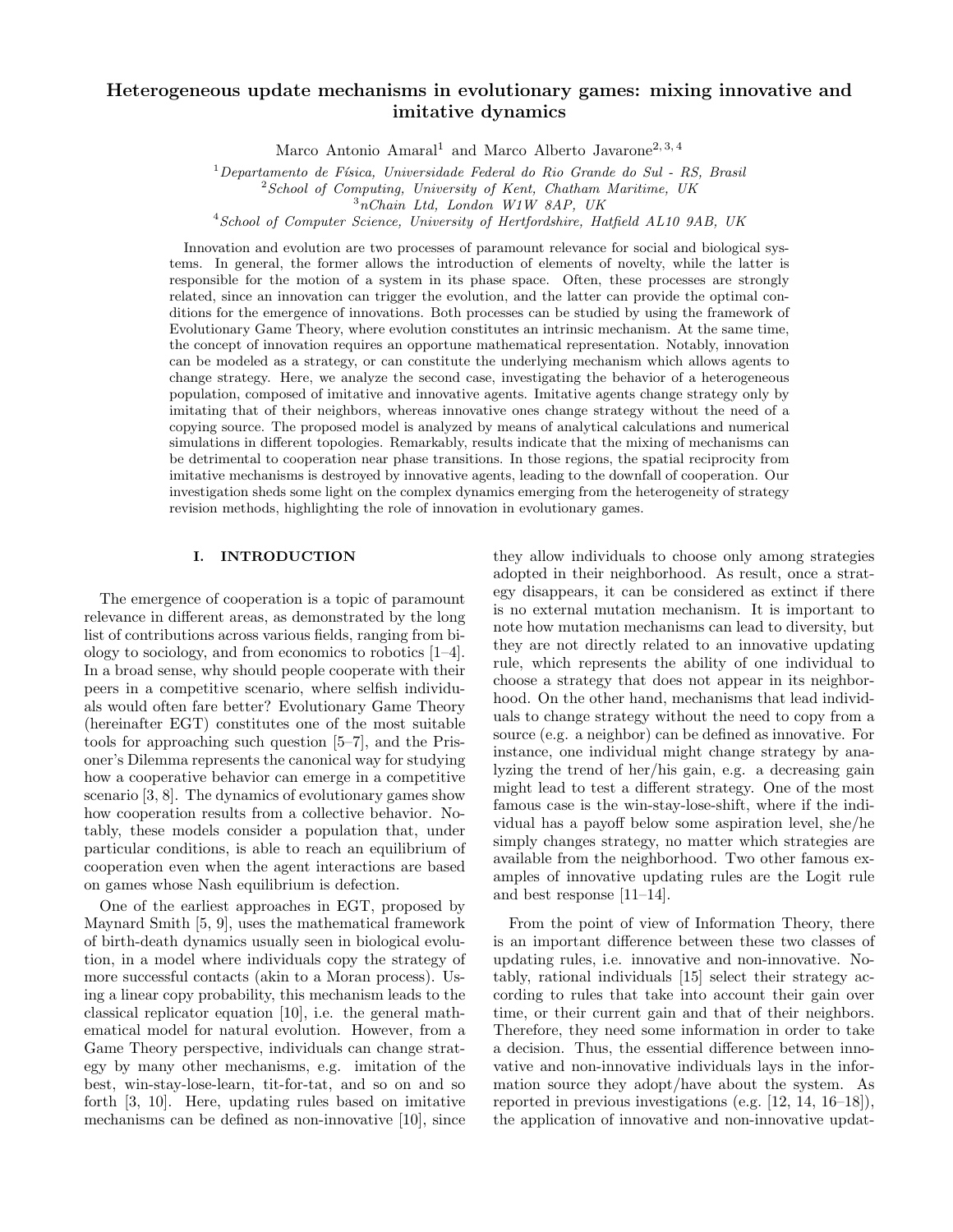ing rules leads to results that can be drastically different. As a very interesting and recent example, [19] showed how innovative strategies towards vaccination can lead to different dynamics than the usual imitative ones, changing the vaccination coverage. It is interesting to observe that imitative mechanisms are usually associated with long term biological evolution. The copying process is related to the offspring of a more successful individual inheriting her/his parent strategy. On the other hand, innovative dynamics can model the behavior of individuals that, like humans, have cognitive responses to the environment [20, 21], and that happen on shorter time scales.

Imitative dynamics have been broadly studied for different games, updating rules and connection topologies. Some classic mechanisms that support cooperation in this setting include kin selection [22], mobility and dilution [23], direct and indirect reciprocity [24], network reciprocity [25, 26], group selection [27], dissociation [28], and population heterogeneity [29–31] (for reviews see [10, 32, 33]). Nevertheless, innovative mechanisms still require deeper studies in the evolutionary context. It is worth highlighting the strong relation between innovation and cooperation, as reported in recent works demonstrating that, if a population adopts just an innovative strategy for performing updates, cooperation can be sustained for a large range of parameters. In [16], the authors show that win-stay-lose-shift with dynamic aspiration can lead to the coexistence of cooperation and defection for the whole parameter range while, at the same time, cooperators do not need to form islands to survive. In [12, 34, 35], a model based on the Glauber dynamics (from magnetism) shows the survival of cooperators while leading the population to global stable patterns, in a process akin to the minimization of energy. Driven by this observation, in this work we propose an evolutionary model for studying the dynamics of a heterogeneous population composed of imitative and innovative agents. In particular, imitative agents adopt the typical copying mechanism with a probability weighted by the Fermi-Dirac distribution, while the innovative ones use the Logit rule (also weighted by the Fermi-Dirac distribution).

Heterogeneity, in the most general form, is a strong facilitator of cooperation. The mixing of strategies, different kinds of players, topologies, etc, has been shown time and again to be a great promoter of cooperation [30, 31, 36–45]. In this sense, we mix two kinds of agents, each one following a specific updating rule. In doing so, we can analyze the results coming from a form of heterogeneity related to the "updating rules".

We first solve the mean-field equation for the model in the well-mixed case and perform Monte-Carlo simulations in a square lattice to observe the effects of the spatial structure. Most intriguingly, we find that while a pure innovative population can maintain a high level of cooperation, a minimum cooperation level occurs in the mixed state of innovators and imitators. This happens for the Prisoner's Dilemma near a critical point that characterizes the phase transition of the pure imitative model. In order to verify the robustness of this result, we also analyze other connection topologies and games like the Stag-Hunt and Snow-Drift. Lastly, we study what mechanisms create this drop in cooperation for the mixed states using lattice snapshots and the individual fraction of each population (i.e. innovative cooperators, innovative defectors, etc).

The remainder of the paper is organized as follows: Section II introduces the proposed model and its dynamics; Section III reports results of analytical calculations and numerical simulations. Finally, Section IV provides a summary of the main outcomes and related observations.

#### II. MODEL

In the proposed model, we aim to clarify the influence of innovation in the dynamics of evolutionary games, by considering the behavior of a population whose agents have two strategies available, cooperation  $(C)$  and defection  $(D)$ . Such scenario can be represented by the following payoff matrix:

$$
\begin{array}{ccc}\nC & D \\
C & R & S \\
D & T & P\n\end{array}
$$
\n(1)

where two cooperative agents receive a reward  $(R)$ , two defectors receive a punishment  $(P)$ , and an agent that cooperates with a defector receives  $S$ , while the defecting agent receives a temptation  $(T)$ . Using the parametrization  $R = 1, P = 0, S = [-1, 1], T = [0, 2]$ , we can explore the dynamics of the model in four different configurations, i.e. the Prisoner's Dilemma for  $(T > 1, S < 0)$ , the Stag-Hunt for  $(T < 1, S < 0)$ , the Snow-Drift for  $(T > 1, S > 0)$ , and the Harmony Game for  $(T < 1, S > 1)$ 0) [10, 46].

In addition, our agents are provided with a character, i.e. they can be innovators or imitators. Notably, a fixed fraction of agents, say  $\alpha$ , will update its strategy according to a mechanism based on innovation. Whereas, a fraction  $(1 - \alpha)$  of agents will change its strategy by adopting the typical imitative dynamic [8, 10]. We emphasize that while agents can change strategy (e.g. from  $C$  to  $D$ ) over time, their character (imitative or innovative) never changes. As result, an imitative agent i, at each update, randomly chooses one neighbor j and copies its strategy with probability:

$$
p(\Delta u_{ij})_{imt} = \frac{1}{1 + e^{-(u_j - u_i)/k}} , \qquad (2)
$$

where  $u_i$  and  $u_j$  indicate the payoff of the selected agent  $(i)$  and of its neighbor  $(j)$ , respectively, while k represents the agent's irrationality. Here we set  $k = 0.1$ , i.e. a numerical value that is widely used in the literature in order to add small noise in the decision process. As above reported, the imitation rule is a non-innovative mechanism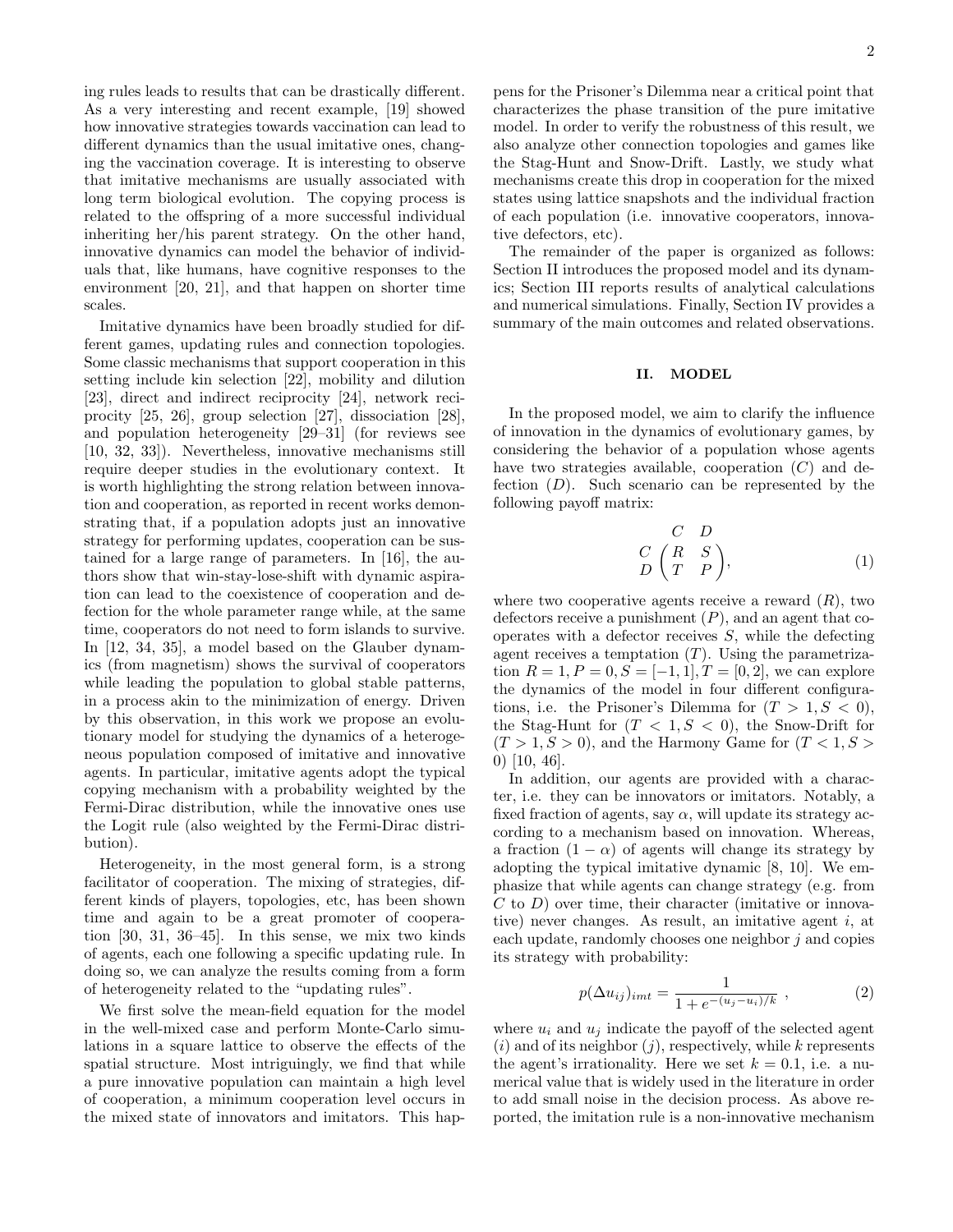[10], because an agent changes strategy by considering only among those available in its neighborhood. In doing so, new strategies can never appear once extinguished and, most importantly, agents can never "explore" new ones [10, 14]. Notably, the process of imitation is similar to local competition where death is a random uniform process, and reproduction rates are determined by the payoff (fitness).

On the other hand, an innovative agent, i, changes its current strategy to the opposite one with probability:

$$
p(\Delta u_i)_{inv} = \frac{1}{1 + e^{-(u_{i*} - u_i)/k}} , \qquad (3)
$$

where  $u_{i*}$  is the agent's own payoff if it had changed to the opposite strategy and everything else remained the same. It is worth to remind that this updating rule corresponds to the Glauber dynamics in magnetic models [47, 48] while, in the context of Game Theory, it is known as Logit dynamics, myopic best response or myopic Logit rule [11, 14, 35]. According to this rule, an innovative agent evaluates the gain that it might achieve by changing strategy, under the hypothesis that its neighborhood remains unchanged. As reported in previous investigations [12–14, 16, 49] this mechanism leads to very different results compared to imitative dynamics. Tuning the value of  $\alpha$  between 0 (i.e. full imitation) and 1 (i.e. full innovation), we aim to analyze how innovation affects the dynamics towards cooperation, in different conditions.

#### III. RESULTS

The proposed model is studied by means of numerical simulations, by arranging agents over a regular lattice and on complex networks. However, as a preliminary study, we perform analytical calculations considering the dynamics of a well-mixed population using the mean-field approximation.

#### A. Well-mixed population

We begin the analysis of the proposed model with the case of a well-mixed population. Notably, by using the master equation in the mean-field approach [10, 50, 51], the temporal evolution of the cooperator's density,  $\rho$ , reads

$$
\dot{\rho} = (1 - \rho)\Gamma_+ - \rho\Gamma_-, \tag{4}
$$

where  $\Gamma_{+}$  stands for the average rate at which agents change strategy from  $D$  to  $C$ , leading to an increase in  $\rho$  (and similarly to  $\Gamma$ ). While usually this rate depends on just one updating rule, in our case we need to consider the presence of two kinds of agents, i.e. innovators and imitators. As result, the both rates,  $\Gamma_{\pm}$ , will be the average rate between each updating rule, weighted by  $\alpha$ :

$$
\Gamma_{\pm} = (1 - \alpha)\Gamma_{\pm imt} + \alpha \Gamma_{\pm inv} \tag{5}
$$



FIG. 1. Asymptotic cooperation fraction  $(\rho)$  versus temptation to defect  $(T)$  in the weak Prisoner's Dilemma  $(S = 0)$ in the mean-field, well-mixed population for the innovative  $(\alpha = 1)$  and imitative  $(\alpha = 0)$  model, compared with the mixed population of half innovative and half imitative agents  $(\alpha = 0.5)$ .

Notably, for the well-mixed population we have the following rates [10, 12],

$$
\Gamma_{+imt} = \frac{\rho}{1 + e^{-A/k}} \;, \tag{6}
$$

$$
\Gamma_{-imt} = \frac{1 - \rho}{1 + e^{+A/k}} \;, \tag{7}
$$

$$
\Gamma_{\pm inv} = \frac{1}{1 + e^{\mp A/k}} \;, \tag{8}
$$

where  $A = \rho(1 - T) + (1 - \rho)S$  is the difference in the average payoff from a typical  $C$  and  $D$  agent interacting with all other agents. Note that for the innovative updating rate,  $\Gamma_{\pm inv}$ , the only change between the positive  $(\Gamma_{+inv})$  and negative  $(\Gamma_{-inv})$  rate is in the sign of A. Accordingly, the full equation becomes

$$
\dot{\rho} = (1 - \rho) \left[ \frac{\rho(1 - \alpha) + \alpha}{1 + e^{-A/k}} \right] - \rho \left[ \frac{(1 - \rho)(1 - \alpha) + \alpha}{1 + e^{A/k}} \right].
$$
\n(9)

We solve Eq. (9) numerically, letting the system reach the equilibrium point as  $t \to \infty$ . This gives the asymptotic behavior of the population for the well-mixed case —see Fig. 1 for the fully imitative  $(\alpha = 0)$ , fully innovative  $(\alpha = 1)$  and mixed  $(\alpha = 0.5)$  cases.

This preliminary analysis shows that the behavior of the heterogeneous population is not just the average value of the two pure cases  $(\alpha = 0 \text{ or } \alpha = 1)$ , i.e. even if half population is imitative, the behavior is much more similar to the pure innovative population. Also, we observe in Fig. 1 that the point  $T = 1$  is relevant, as it defines which updating rule leads to the highest value of cooperation. If  $T < 1$ , the imitative population has a higher cooperation fraction, while for  $T > 1$ , the innovative population has higher levels of cooperation. Specifically, if  $T = 1$  and  $S = 0$ , we obtain that  $A = 0$  in Eq. 9, leading to  $\dot{\rho} = \alpha(1 - 2\rho)$ . This ODE has only one fixed point at  $\rho = 0.5$ , that is independent of  $\alpha$ , as we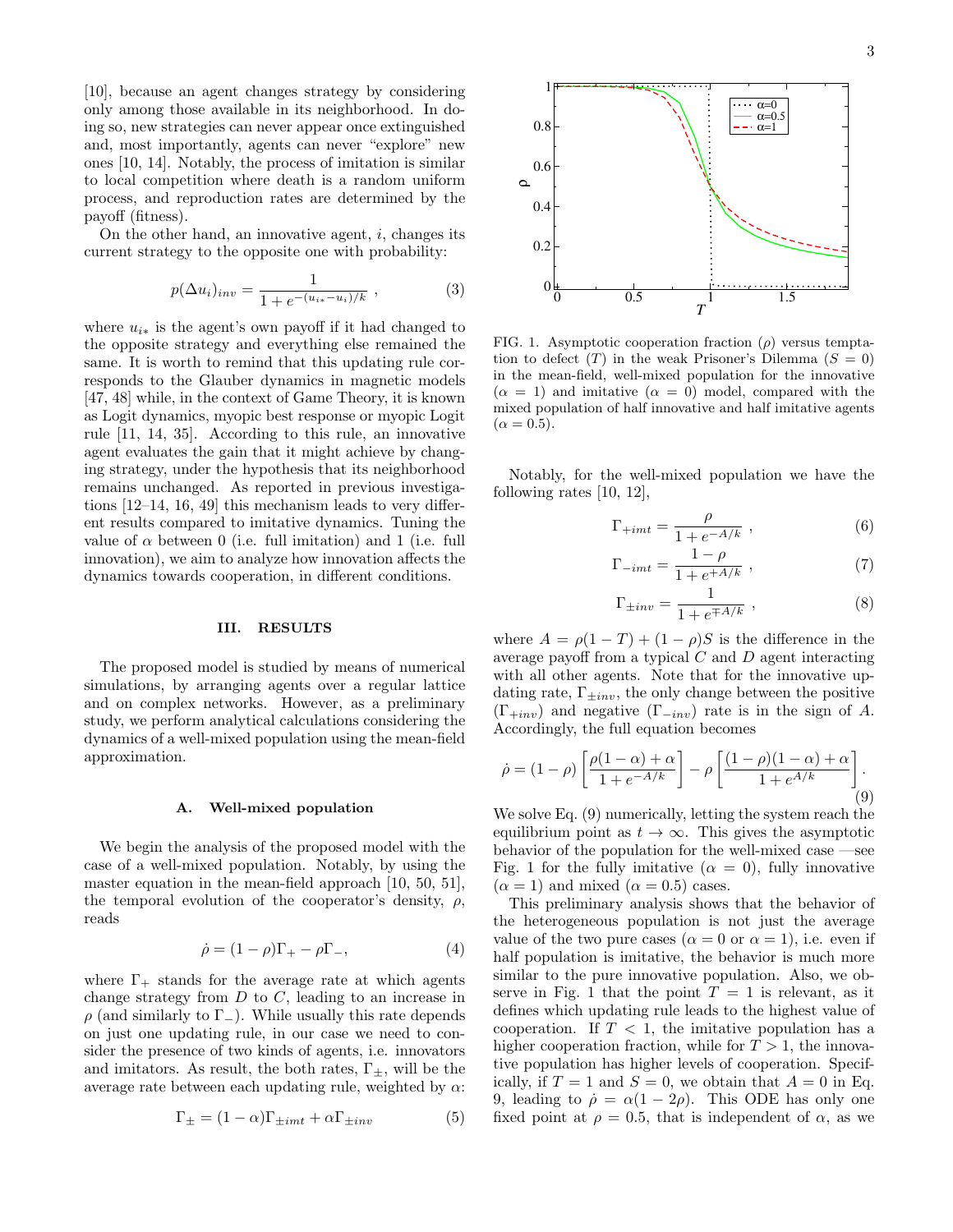

FIG. 2. Asymptotic cooperation level,  $\rho$ , versus fraction of innovators,  $\alpha$ , here  $S = 0$ . Results obtained from the meanfield equation in the well-mixed population. The increasing of innovators is beneficial for cooperation in the weak Prisoner's Dilemma  $(T > 1)$ , while detrimental to it in the region  $T < 1$ . In  $T = 1$  all models have the same asymptotic behavior.

see in Fig. 1; all three models have the same value of  $\rho$ for  $T = 1$ .

We proceed analyzing how different values of  $\alpha$  affect the population. In particular, as shown in Fig. 2, cooperation increases monotonously with  $\alpha$  in the region  $T > 1$ , while the opposite occurs for  $T < 1$ . In this case, innovation is beneficial to cooperation only for the Prisoner's Dilemma region of the parameter T. If  $T < 1$ , which characterizes the region of Stag-Hunt and Harmony-Game, cooperation fares better if there are more imitative agents, i.e. low  $\alpha$  values.

#### B. Structured population

In order to study the behavior of the proposed model considering a structured population, we initially perform Monte Carlo simulations by arranging  $10<sup>4</sup>$  agents in a square lattice with periodic boundary conditions. Here, at each time step, an agent (say  $i$ ) interacts with its neighbors and, according to the payoff matrix of the game, obtains a cumulative payoff. Then, agent  $i$  undergoes the 'strategy revision phase' (SRP) that is based on the probability defined in Eq.  $(2)$ , or in Eq.  $(3)$ , depending on its nature, i.e. imitator or innovator. Thus, the described set of actions (i.e. from the agent selection to the SRP) is repeated  $N$  times (where  $N$  is the total number of agents), which constitute a single Monte Carlo Step (MCS). The simulation lasts until the population reaches a stable state  $(10^3 - 10^4 \text{ MCS's})$  [10]. After that, results are averaged over the last 1000 MCS, and observed for 10 − 50 different initial conditions. It is worth reporting that, at the beginning of each simulation, we start with a homogeneous strategy distribution, so that half population is composed of cooperators, and half of defectors.

Fig. 3, based on the weak Prisoner's Dilemma  $(S = 0)$ ,



FIG. 3. Asymptotic cooperation level  $(\rho)$  versus temptation to defect  $(T)$  in a square lattice for the weak Prisoner's Dilemma. Each line corresponds to a different fraction of innovators  $(\alpha)$ . The inset shows the T region where the heterogeneous population,  $\alpha = 0.5$ , has a cooperation level lower than any pure population.

shows the  $\rho-T$  graph for the following cases: fully imitative  $(\alpha = 0)$ , fully innovative  $(\alpha = 1)$ , and equally mixed population ( $\alpha = 0.5$ ). The behavior in the structured population is different from the well-mixed case, especially for  $T > 0.9$ .

It is worth to note that, in the square lattice, even if the behavior of the mixed population stays, usually, between the two pure cases (i.e.  $\alpha = 0$  and  $\alpha = 1$ ), some values of T can lead to different scenarios. In particular, in the range  $0.8 < T < 1.03$ , detailed in the inset of Fig. 3, the heterogeneous population exhibits the lowest cooperation value among the three presented models. Surprisingly, we find that in this region cooperation is higher when the population is composed of only one kind of agent (i.e. full imitation or full innovation). In addition, we note that the considered range of T contains the critical point of the phase transition from cooperation to defection in the full imitative model [10], suggesting that a heterogeneous population undergoes a faster transition than a homogeneous one.

Fig. 4 shows how the final cooperation level varies, as we increase the number of innovative agents for a given T value  $(S = 0)$ . There are regions where the dependence with  $\alpha$  is not trivial, especially around  $T = 1$  (i.e. near the edge between the Prisoner's Dilemma and the Stag-Hunt game). Notably, in this region, the mixing of different updating rules tends to reduce cooperation. This effect is especially strong near  $T = 1.04$ , where the imitative model shows a phase transition [10]. We note that this drop in cooperation for mixed updating rules was also observed in [18], which considers a very different setting, the Public Goods Game with a different kind of innovative SRP (win-stay-lose-shift), mixed with the imitation model. Also, [35] showed that mixed strategies coupled with co-evolutionary processes can lead to spontaneous cyclic dominance and diverse complex patterns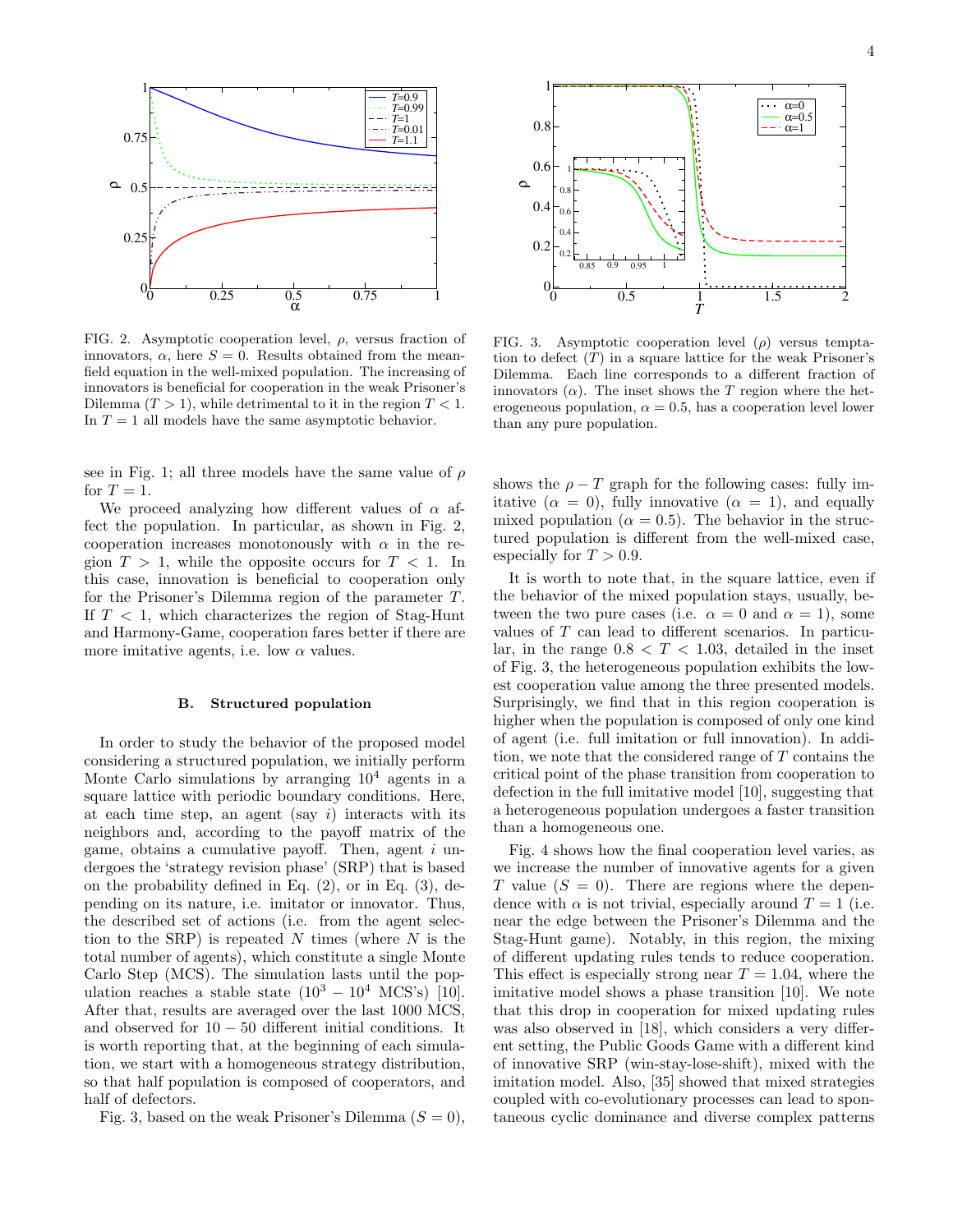

FIG. 4. Asymptotic cooperation level,  $\rho$ , for increasing fraction of innovators  $(\alpha)$  in the square lattice. The behavior is quite different from the well-mixed population. In the region  $T > 1.04$  it is always better a fully innovative population. But for  $0.8 < T < 1.04$  there is a always minimum value of  $\rho$ for mixed populations.



FIG. 5. Asymptotic cooperation level  $(\rho)$  in a triangular lattice. In a) we show the dependence in  $T$  while in b) we show its dependence in  $\alpha$ . As we can see, the mixing of update rules can lead to a drop in cooperation for  $0.95 < T < 1.25$ . The behavior is qualitatively similar to the square lattice.

in the population.

To further back our claims, we analyze the same setting in a triangular lattice with periodic boundary conditions. We see in Fig. 5a) the same qualitative behavior observed in the square lattice, i.e., there is a drop in cooperation level near the phase transition point of the system when we mix updating rules. We see that for  $0.95 < T < 1.25$ , the mixing of strategies only decreases cooperation. The effect disappears after  $T > 1.25$ , when cooperation is already extinct for the fully imitative population. Fig. 5b) shows the behavior as we increase  $\alpha$ . As in the square lattice,  $\rho$  reaches a minimum for small  $\alpha$  values near the range of T where the imitative model has a drop in cooperation.

We also ran simulations of similar settings in a random and a scale-free network with average connectivity degree of 2.7, generated using the Krapivsky-Redner algorithm [52]. Note that the scale-free network is a very famous case of spatial reciprocity when the imitation rule is used [10], and at the same time it is know that the pure innovative rule destroys this reciprocity effect [16]. The results are shown in Fig. 6a) for the random and Fig. 6b)



FIG. 6. Asymptotic cooperation level  $(\rho)$  as we increase T for a random network in a) and a scale-free network in b).The drop in cooperation for the mixed population, compared to pure populations, happens in both topologies.

for the scale-free network. The same qualitative effect was observe in these two topologies. As we approach a value o T where cooperation drops for the pure imitative or innovative model, here  $T = 1$ , cooperation from the mixed model drops below the value of any pure model. It is interesting to note the same effect in all these different topologies, as it points out to a general behavior.

Next we present the asymptotic levels of cooperation in the full  $T - S$  parameter space for the square lattice. The imitative model (i.e.  $\alpha = 0$ ) is presented in Fig. 7a), the heterogeneous population (i.e.  $\alpha = 0.5$ ) in Fig. 7b), and the fully innovative population (i.e.  $\alpha = 1$ ) in Fig. 7c). In this parametrization  $(R = 1, S = 0)$ , each quadrant of the parameter space corresponds to one specific game: Harmony Game (HG), Snow-Drift (SD), Prisoner's Dilemma (PD) and Stag-Hunt (SH), in a clockwise fashion. Note that the pure cases differ mainly in the SH and SD regions, and the heterogeneous population leads to a behavior that is, usually, in between the two pure cases.

With the aim to compare the mixed and pure cases in the square lattice, Fig. 8 shows the difference in the final cooperation fraction between the heterogeneous model  $(\rho_{mix})$ , and the average value of the pure imitative  $(\rho_{imt})$ and pure innovative  $(\rho_{inv})$  models, i.e.

$$
\Delta \rho = \rho_{mix} - [(1 - \alpha)\rho_{imt} + \alpha \rho_{inv}]. \tag{10}
$$

This is particularly useful for observing whether there is any non-linear phenomenon. If innovative and imitative agents did not influence one another, it would be expected that  $\Delta \rho = 0$ , as the mixing of the two would behave as just the average of the two pure models. Here we use  $\alpha = 0.2$ , as this is the region where the mixed model differs most from the pure models. Note that the mixed model is mainly different from the average in the diagonal  $(S = T - 1)$ , with specific regions where the mixing can increase the cooperation in even 0.2, or lower it in −0.8 for the SH region. On the other hand, there are smaller positive and negative differences through all the SD region. The Prisoner's Dilemma and Harmony Game regions are almost unchanged, except near the line  $S = 0$ (weak-Prisoner's Dilemma).

In order to understand how the mixing can be detrimental to cooperation, we study the subpopulation of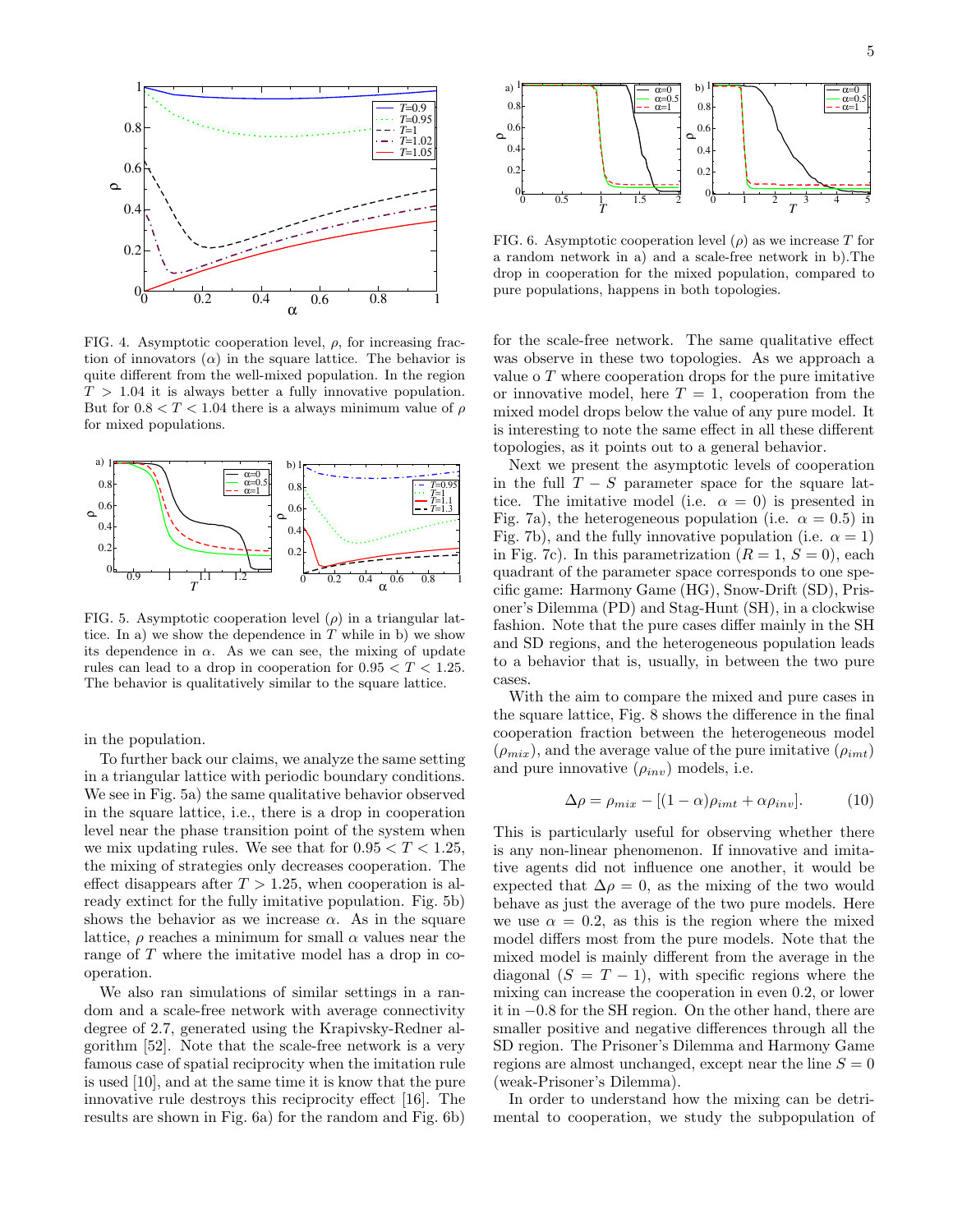

FIG. 7. Asymptotic cooperation level (colors) in the whole  $T-S$  parameter space for the square lattice. We have a) pure imitation model ( $\alpha = 0$ ), b) the mixture of imitation and Logit dynamics ( $\alpha = 0.5$ ) and c) the pure Logit ( $\alpha =$ 1) model. The main differences happens in the SH and SD regions.



FIG. 8. Difference in asymptotic cooperation level (colors) between the mixed model ( $\alpha = 0.2$ ), and the average between the Logit and imitation model. The mixed model behaves differently from just the average of the two models, mainly in the SD and SH regions.



FIG. 9. Asymptotic cooperation and defectors fraction for the two types of agents, innovative and imitative, in the square lattice. Here  $S = 0$  and  $\alpha = 0.5$ . While innovative cooperators  $(C_{inv})$  can survive for high T, conversely, it is the imitative defectors  $(D_{imt})$  that fare better when  $T > 1$ . Similar behavior occurs for all  $\alpha$  values.

innovative cooperators  $(C_{inv})$  and imitative cooperators  $(C_{imt})$  separately. Fig. 9 reports the four subpopulations (including innovative and imitative defectors) for the mixed case,  $\alpha = 0.5$ . Note that imitative cooperators follow the usual behavior expected for a fully imitative population, i.e. they are almost extinguished for  $T > 1.04$ , while innovative cooperators survive. But unexpectedly, while there are some innovative defectors, it is the imitative defectors that fare better for higher T values. This result strongly suggests that the imitative behavior favors cooperation for  $T < 1$  and defection for  $T > 1$ , while the innovative behavior has a smaller effect in this regard. We stress that such behavior is consistent for all values of  $\alpha$ .

In the same spirit, we present in Fig. 10 the four sub-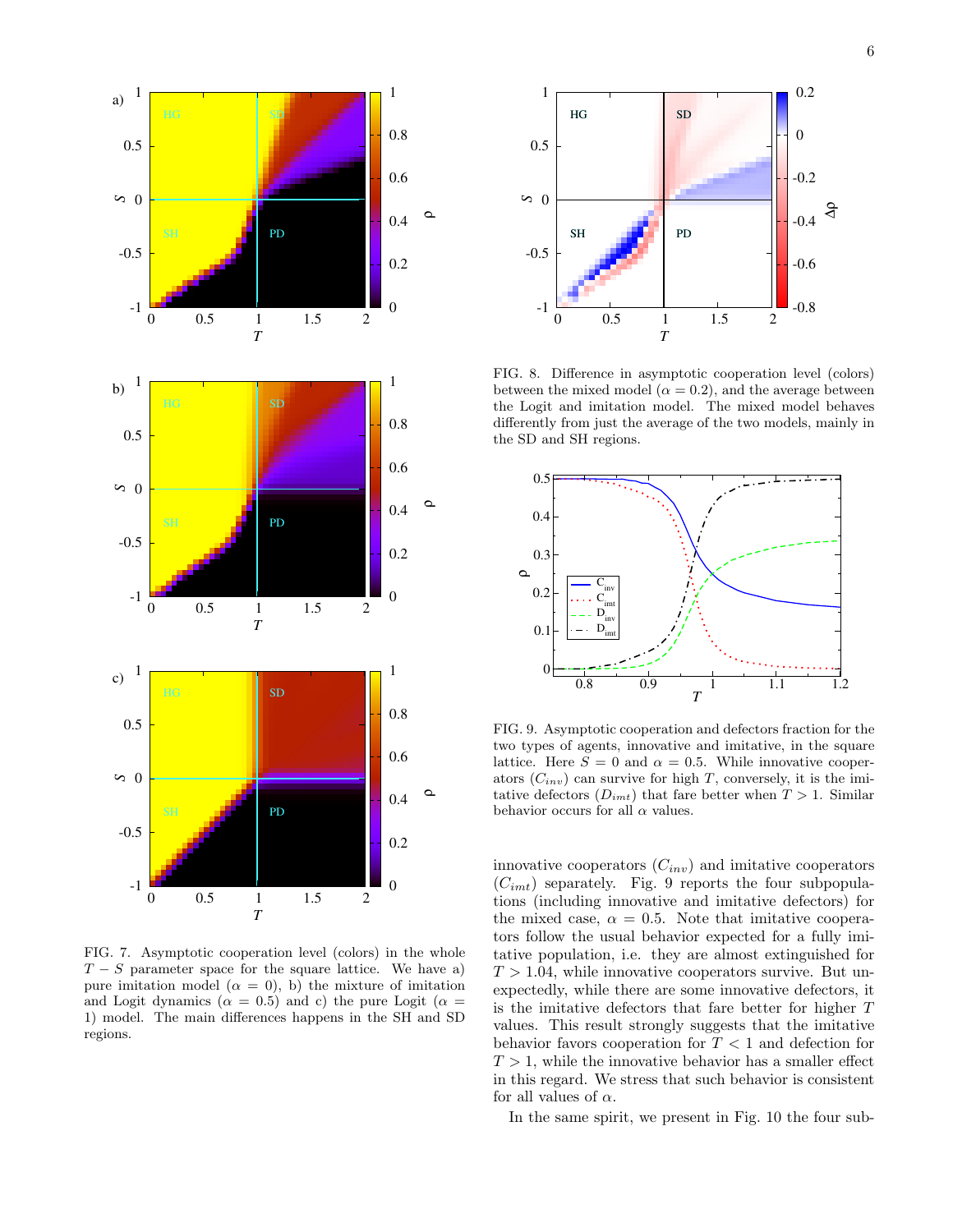populations as we continuously vary  $\alpha$  for 3 different values of T. In Fig. 10a), we have low temptation,  $T = 0.8$ , where there is no defection and  $C_{inv}$  grows, while  $C_{imt}$ drops, linearly with  $\alpha$ . In Fig. 10c), the temptation value is high (i.e.  $T = 1.05$ ) and then the same linear behavior occurs for defectors (although now there are some innovative cooperators that can survive for high  $T$ ). The most interesting effect nevertheless occurs for intermediate values of T. Fig. 10b), shows results for  $T = 1$ , where a non-linear behavior emerges for imitative agents. We see that, as expected, the increasing in  $\alpha$  (i.e. total fraction of innovative agents) is detrimental to imitative cooperators. However, remarkably, imitative defectors take profit from that, growing to a peak at  $\alpha = 0.2$ . The mixing of updating rules favors defection for this range of  $\alpha$  values (specifically imitative defectors). It is worth to emphasize that the described phenomenon is not intuitive. The increasing in innovative agents makes the subpopulation of imitative defectors sharply grow until 20% of the lattice is composed of innovative agents.

Fig. 11 reports the ratio between innovative and imitative agents of each strategy ( $\phi_C$  and  $\phi_D$ ) in the region near  $T = 1$ . To compare different fractions of innovative agents for different levels of  $\alpha$ , we normalize each population, dividing the fraction of innovative cooperators by  $\alpha$ , and the fraction of imitative cooperators by 1– $\alpha$  (and doing the same for defectors). This is done to prevent the oversampling of innovative agents in a scenario with high  $\alpha$  values, i.e.

$$
\phi_C = \frac{C_{inv}}{\alpha} \frac{1 - \alpha}{C_{imt}} \ . \tag{11}
$$

In doing so, we can see that there is a general behavior in each population that is independent of  $\alpha$ . For  $T < 1$ the ratio  $\phi_C$  is close to 1, as cooperators from both types dominate the population. Although the total number of cooperators decreases as we increase  $T$ , the ratio between innovative and imitative cooperators keep increasing, indicating that innovative ones have the advantage. At the same time,  $\phi_D$  varies for  $1 < T < 1.04$  but is always below 1 for the whole  $T$  range. In other words, imitative sites will tend to be defectors, regardless of the total number of defectors. This general behavior occurs for any value of  $\alpha$ .

Lastly, we analyze the snapshots of the square lattice to better understand this phenomenon on a microscopic level. Note that the Monte Carlo method is probabilistic, and accurate results are dependent on sufficiently large averages [53, 54]. Nevertheless, looking at frames of the lattice, after the system has reached dynamical stability, can lead us to valuable insights. Those snapshots are shown in Fig. 12. We remind that the pure imitative model has a phase transition in  $T = 1.04$  [10], near this region cooperation is mainly sustained because cooperators tend to form compact clusters to support each other [25]. This behavior can be seen in Fig. 12 a), where  $\alpha = 0.1$  and most of the population is imitative. At the same time, the pure innovative Logit model has



FIG. 10. Asymptotic fraction of the four types of agents (imitative and innovative cooperators and defectors) as  $\alpha$  is increased for a)  $T = 0.8$ , b)  $T = 1$  and c)  $T = 1.05$ . The behavior is linear with  $\alpha$  in a) and b). However, For  $T = 1$ there is a non-linear behavior, with an increase of  $D_{imt}$  until  $\alpha = 0.2$ .

a higher fraction of cooperators for  $T = 1.04$ . However, in this case, cooperators do not form compact clusters. Instead, they spread out in the lattice and cooperation is sustained because of other mechanisms related to second order spatial effects as seen in [12, 16]. Mixing both models, innovative cooperators spread trough the lattice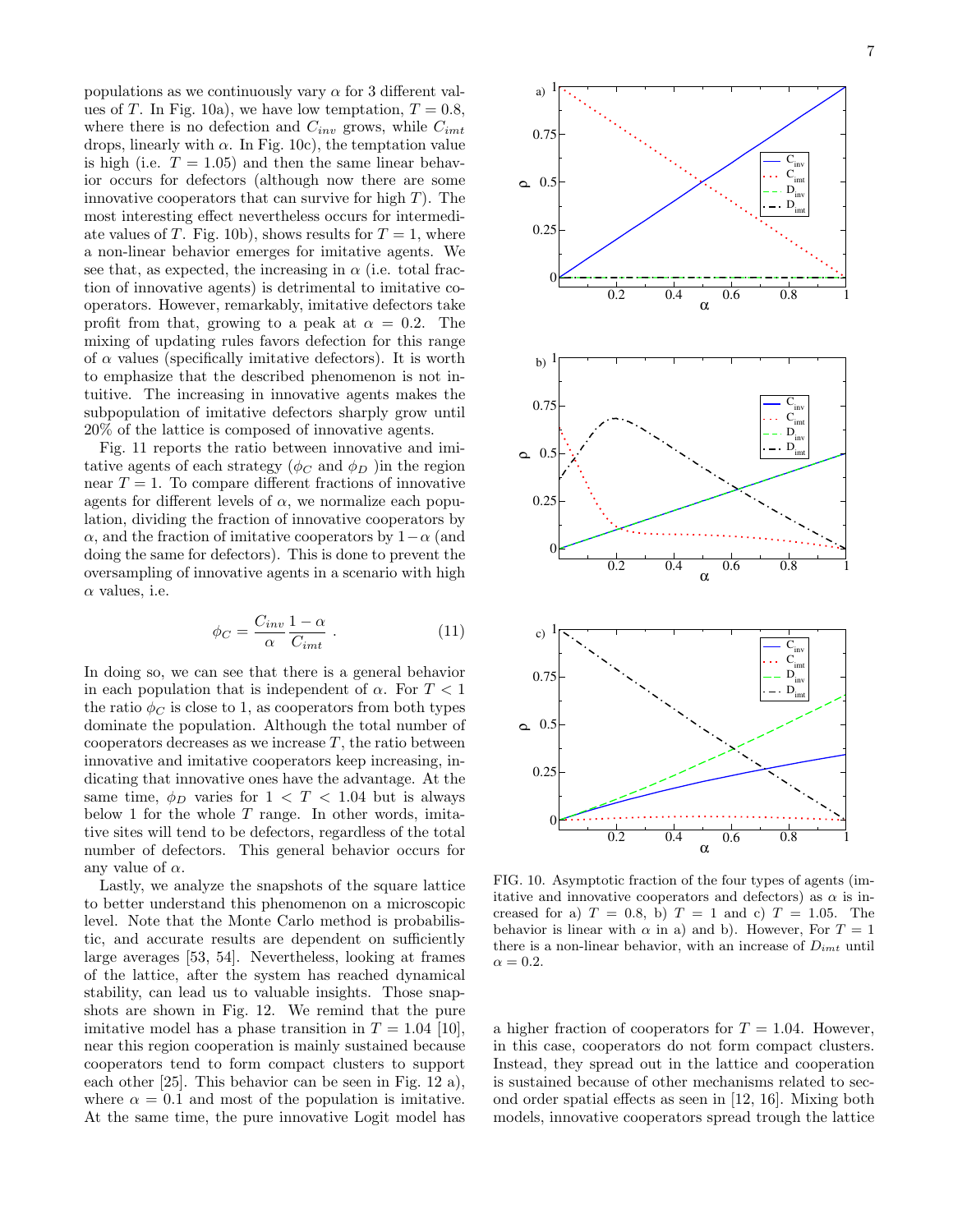

FIG. 11. Ratio between the normalized fraction of innovative and imitative agents in the square lattice for three different values of  $\alpha$ . The ratio of cooperators is shown in black and defectors in red. Notice that  $\phi_C$  grows with T, while  $\phi_D$  is always smaller than 1.



FIG. 12. Snapshots of the square lattice with  $T = 1$  for a)  $\alpha = 0.1$  and b)  $\alpha = 0.7$ . As we mix innovators, the imitative cooperator islands gets dissolved, leading to a drop in total cooperation. Cooperators are shown in blue and defectors in red.

and, in turn, imitative cooperators are not able to form clusters to protect themselves. At the same time, imitative defectors manage to invade cooperators from both sub-populations, leading to the downfall of cooperation. This can be seen in Fig. 12, as we increase  $\alpha$  the clusters tend to dissolve. The process of dissolving the cooperator islands is gradual and continuous in  $\alpha$ . This is highly dependent on the parameters and just a small fraction of innovators can destroy the clusters when  $T$  is near the phase transition point. The mixing of both updating rules near the critical point manages to neutralize the mechanism for maintaining cooperation from both imitative and innovative models. This is a robust mechanism, happening in the square and triangular lattice, as well as in random and scale-free networks. Nevertheless, it is important to keep in mind that this phenomenon happens for a specific range of parameters in the  $T-S$  plane, near the phase transition of the pure imitative model.

#### IV. CONCLUSION

In this work, we investigate the evolutionary dynamics of heterogeneous populations, whose interactions are based on dilemma games. In particular, our populations are composed of two kinds of agents, i.e. innovators and imitators. In principle, the main difference between them is related to the information source they use to modify their strategy, e.g. from cooperation to defection (or vice versa). Notably, innovators can estimate the potential gain they would receive when changing strategy, under the hypothesis that those of their neighbors remain constant. On the other hand, imitators take decisions by copying one randomly selected neighbor, depending on their payoff difference. As result, innovators are able to adopt even strategies that do not exist in their neighborhood, while imitators cannot do the same.

Innovation is an issue of paramount relevance in a number of systems, spanning from social to biological phenomena. Thus, it is expected to have an impact also in evolutionary games. In order to shed further light on this aspect, the proposed model aims to analyze the influence of innovation by considering the updating mechanisms, i.e. the processes that allow agents to change strategy. To this end, we first studied the dynamics of a population in the mean-field case, so that we were able to solve the model analytically. Then, we performed numerical simulations considering agents arranged on a regular square and triangular lattice, as well as in random and scale-free networks.

The well-mixed case has a transition at  $T = 1$ , where  $\rho = 0.5$ , for any fraction of innovators. We found that, if  $T < 1$ , imitation supports cooperation while, if  $T > 1$ , innovation supports cooperation. This behavior was shown to be monotonous with the fraction of innovators only for the well-mixed case. The structured case usually shows a behavior in between the pure kinds (full imitation and full innovation), although it is not a linear relation, i.e.  $\langle \rho_{imt} + \rho_{inv} \rangle \neq \rho_{mix}$ . On the other hand, remarkably, we found that cooperation has a non trivial behavior for the heterogeneous population near phase transition points. For the square lattice, in the region  $0.8 < T < 1.04$  there is always a minimum level of cooperation for any population mixing  $(0 < \alpha < 1)$ . The triangular lattice, random and scale-free networks also show a similar behavior, i.e. cooperation drops near the phase transition point of each topology when we mix strategy updating rules. Specifically, near the transition from cooperation to defection, homogeneous populations perform better than heterogeneous ones in supporting cooperation. We also note that this kind of behavior has been reported in investigations based on a different scenario (i.e. using the Public Goods Games, mixing imitative and win-stay-lose-shift updates).

We obtained compelling evidences, that suggest this behavior is due to the interaction of innovative and imitative agents in heterogeneous populations. In addition, lattice snapshots and the ratio of innovative/imitative